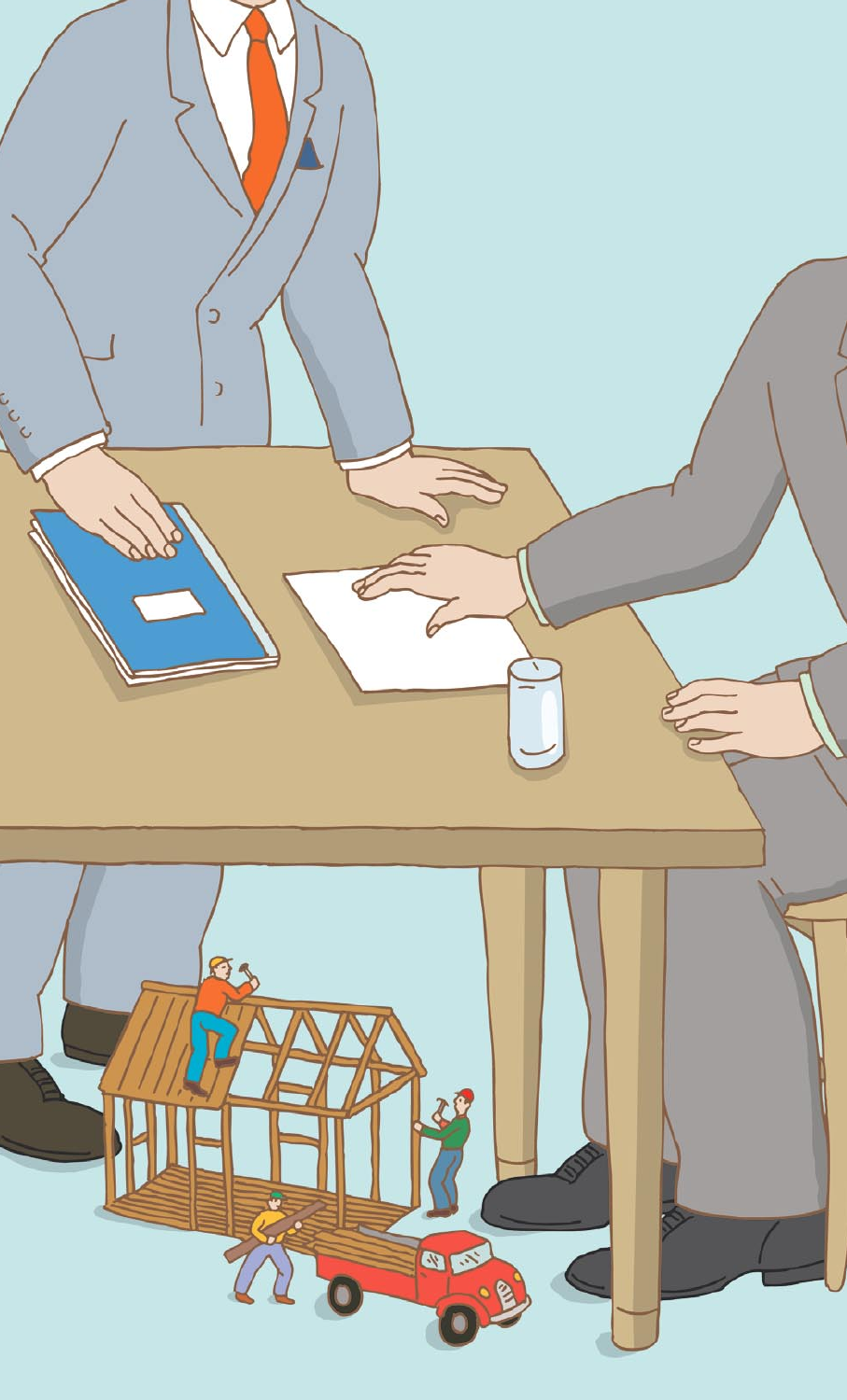# The hidden dangers of the informal economy

Governments suppose that the gray market creates jobs and relieves social tensions. Academics think it will disappear of its own accord. Neither idea stands up to scrutiny.

#### Diana Farrell

It's no secret that some companies operate partially or wholly outside the law by underreporting employment, avoiding taxes, ignoring product quality and safety regulations, infringing copyrights, and even failing to register as legal entities. The problem is particularly acute in developing countries, but it is widespread in some developed nations too (see "Making Portugal competitive," in the current issue). The World Bank estimates that this informal economy<sup>1</sup> generates 40 percent of the GNP of low-income nations and 17 percent of the GNP of high-income ones.<sup>2</sup> In some industries, such as retailing and construction, informality can account for as much as 80 percent of employment.

Policy makers show surprisingly little concern about this phenomenon. In emerging markets, governments frequently view it as a social issue and fail to understand its damaging effect on productivity and economic growth. The informal economy, they believe, creates jobs for unskilled workers and relieves urban employment tensions. Some academics argue that the informal economy will disappear over time as the formal manufacturing and service sectors grow and create more jobs. Well-meaning development experts believe that informal companies themselves will grow and

 $1$ The informal economy, sometimes called the gray market, refers to companies that are engaged in legitimate business activities but don't fully comply with tax and regulatory obligations—not to outright criminal enterprises, such as drug cartels, mafias, prostitution rings, and illegal gambling operations.

<sup>2</sup>Friedrich Schneider, "Size and Measurement of the Informal Economy in 110 Countries around the World,"

a July 2002 working paper (available at www.worldbank.org).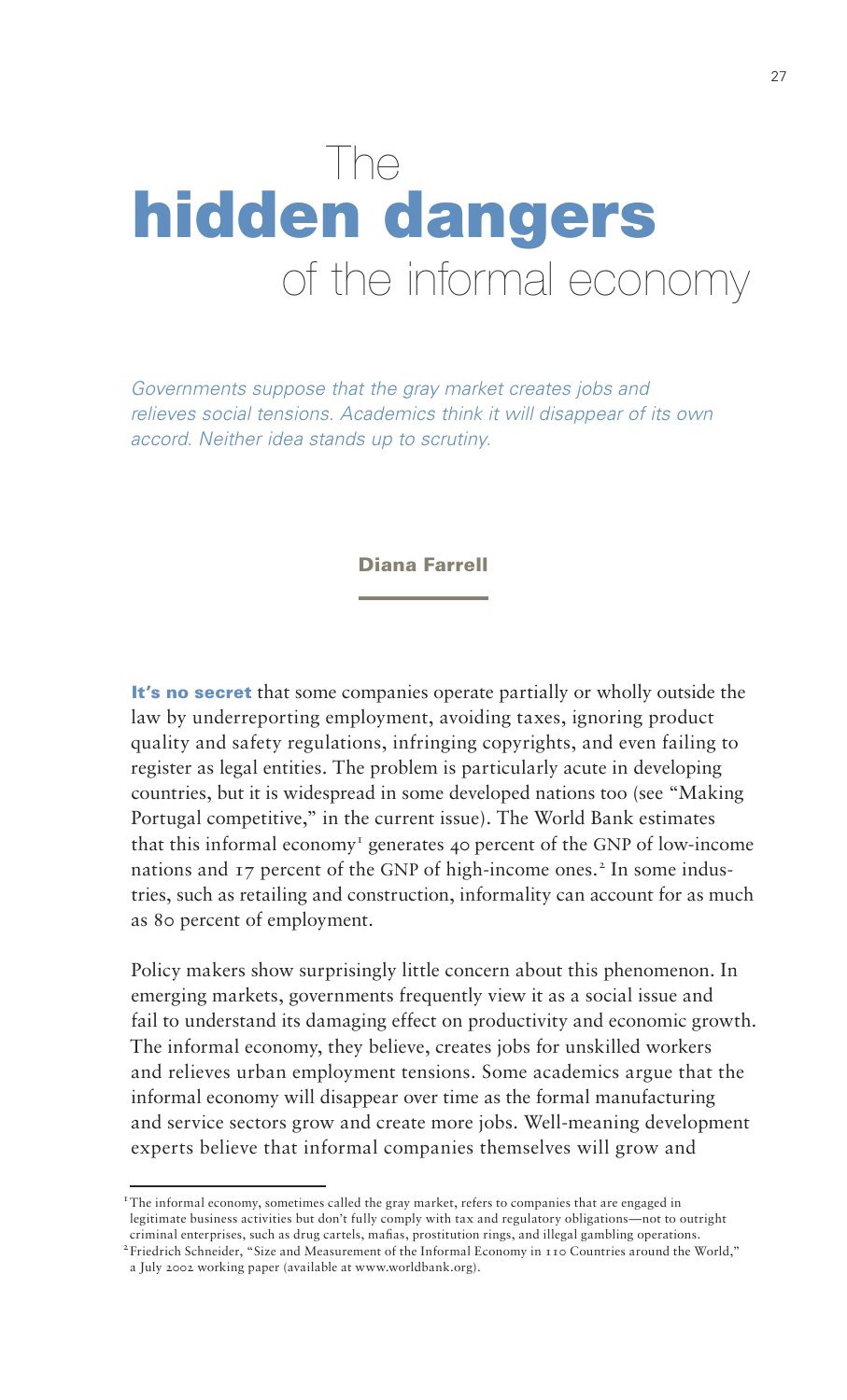eventually join the formal economy if they are given credit and other types of technical assistance—hence the popular "microcredit" programs of recent years.

Research by the McKinsey Global Institute (MGI) has found these beliefs to be untrue. Rather than getting smaller, the informal economy is growing in many countries. Over the past ten years, MGI has studied informality within a variety of industries in a range of different countries, including Brazil, India, Poland, Portugal, Russia, and Turkey. MGI found that the substantial cost advantage that informal companies gain by avoiding taxes and regulations more than offsets their low productivity and small scale. Competition is therefore distorted because inefficient informal players stay in business and prevent more productive, formal companies from gaining market share. Any short-term employment benefits of informality are thus greatly outweighed by its long-term negative impact on economic growth and job creation.

## **Operating in the gray**

Informality is among the most seriously misunderstood of all economic issues. Informal companies evade fiscal and regulatory obligations, including value-added taxes, income taxes, labor market obligations (such as socialsecurity taxes and minimum-wage requirements), and product market regulations (including quality standards, copyrights, and intellectual-property laws). Evasion varies by sector and by the nature of the business: informal retailers tend to avoid paying value-added taxes, informal food processors to ignore product quality and health regulations, and informal construction firms to underreport the number of employees and hours worked.

|                                                                                                                                                      | <b>Informal companies</b>                                                                                                                                           |                                                                                                                          |
|------------------------------------------------------------------------------------------------------------------------------------------------------|---------------------------------------------------------------------------------------------------------------------------------------------------------------------|--------------------------------------------------------------------------------------------------------------------------|
|                                                                                                                                                      | Registered                                                                                                                                                          | Unregistered                                                                                                             |
| <b>Modern companies use</b><br>state-of-the-art business<br>practices and have productivity<br>levels 2-3 times higher<br>than traditional companies | Russian steel manufacturer<br><b>Unfair advantage:</b> Free electricity<br>Indian software company<br><b>Unfair advantage: Copyright</b><br>infringement            | Brazilian midsize supermarket chain,<br>Chinese auto parts supplier<br><b>Unfair advantage:</b> Tax avoidance            |
| Traditional companies use<br>business processes and<br>technologies that are several<br>generations behind state-<br>of-the-art practices            | Turkish dairy processor<br><b>Unfair advantage: Partial avoidance</b><br>of value-added tax (VAT), income tax,<br>social-security obligations, hygiene<br>standards | Polish street vendor.<br>Portuguese residential builder<br>Unfair advantage: Tax avoidance,<br>use of informal suppliers |

#### EXHIBIT I

#### N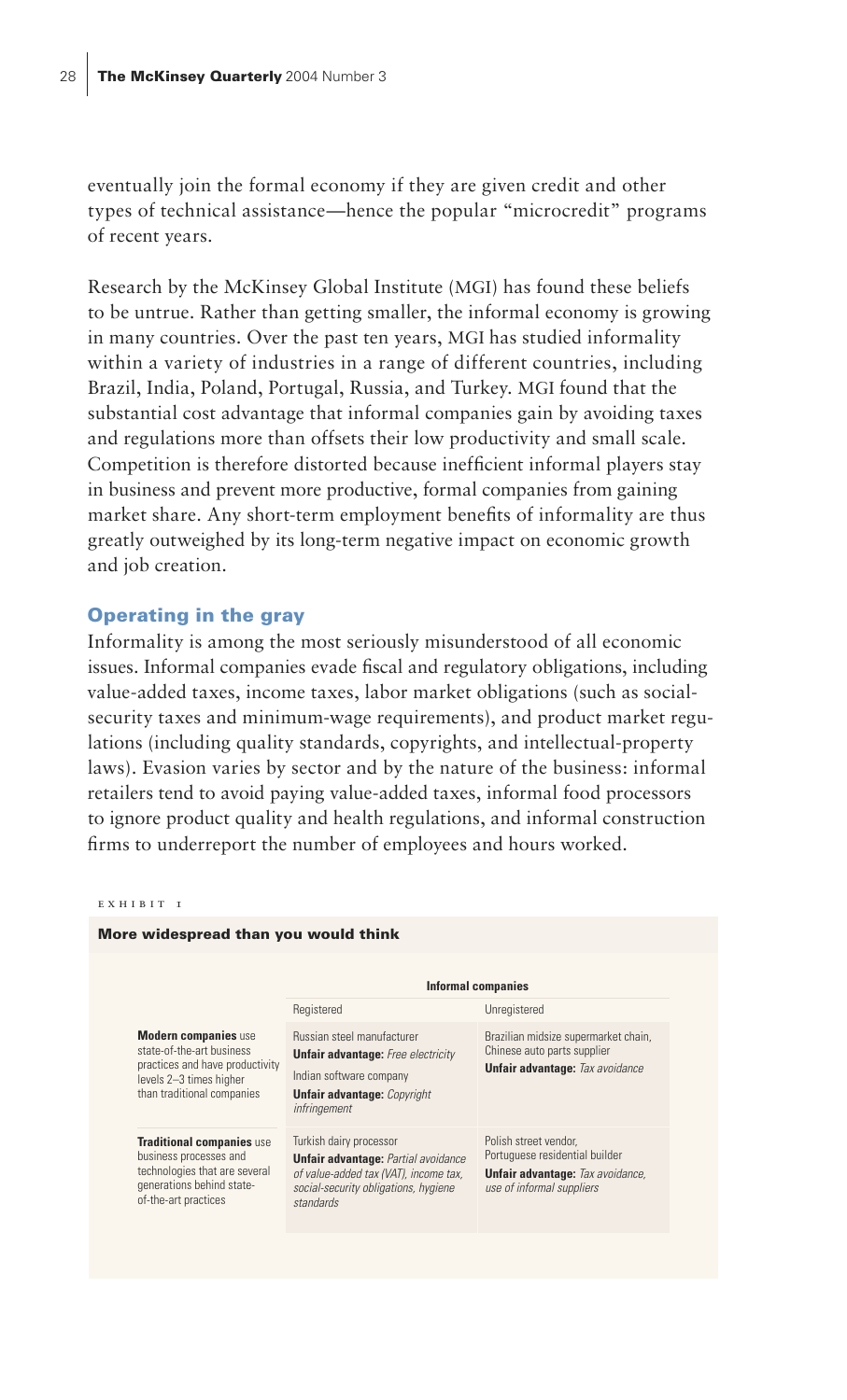For many people, the informal economy means street vendors and tiny businesses, and it is true that informality is pervasive among small, traditional concerns with low levels of technology, scale, and standardization. But it is hardly unknown among larger, modern enterprises in developing countries (Exhibit 1), where MGI has found informal supermarket chains, auto parts suppliers, consumer electronics assemblers, and even large-scale industrial operations.

The extent of informality varies from industry to industry. It is greatest in service businesses such as retailing and construction (Exhibit 2), in which companies are often small in scale and geographically dispersed, making it easier to avoid detection. Revenues come from individual consumers and are difficult for auditors to verify. Labor costs are a significant share of total expenses, so companies are tempted to underreport employment. In one country, MGI found that construction workers ran away from sites when government inspectors appeared.

For similar reasons, informality in manufacturing industries is more prevalent in labor-intensive sectors such as apparel and food processing than in capital-intensive ones such as automotive assembly, cement, oil, steel, and telecommunications. Even so, some very large industrial and manufacturing companies operate informally. In India and Russia, for instance, local governments force local power companies to provide free energy to some businesses; subsidies such as these allow informal businesses to continue operating.

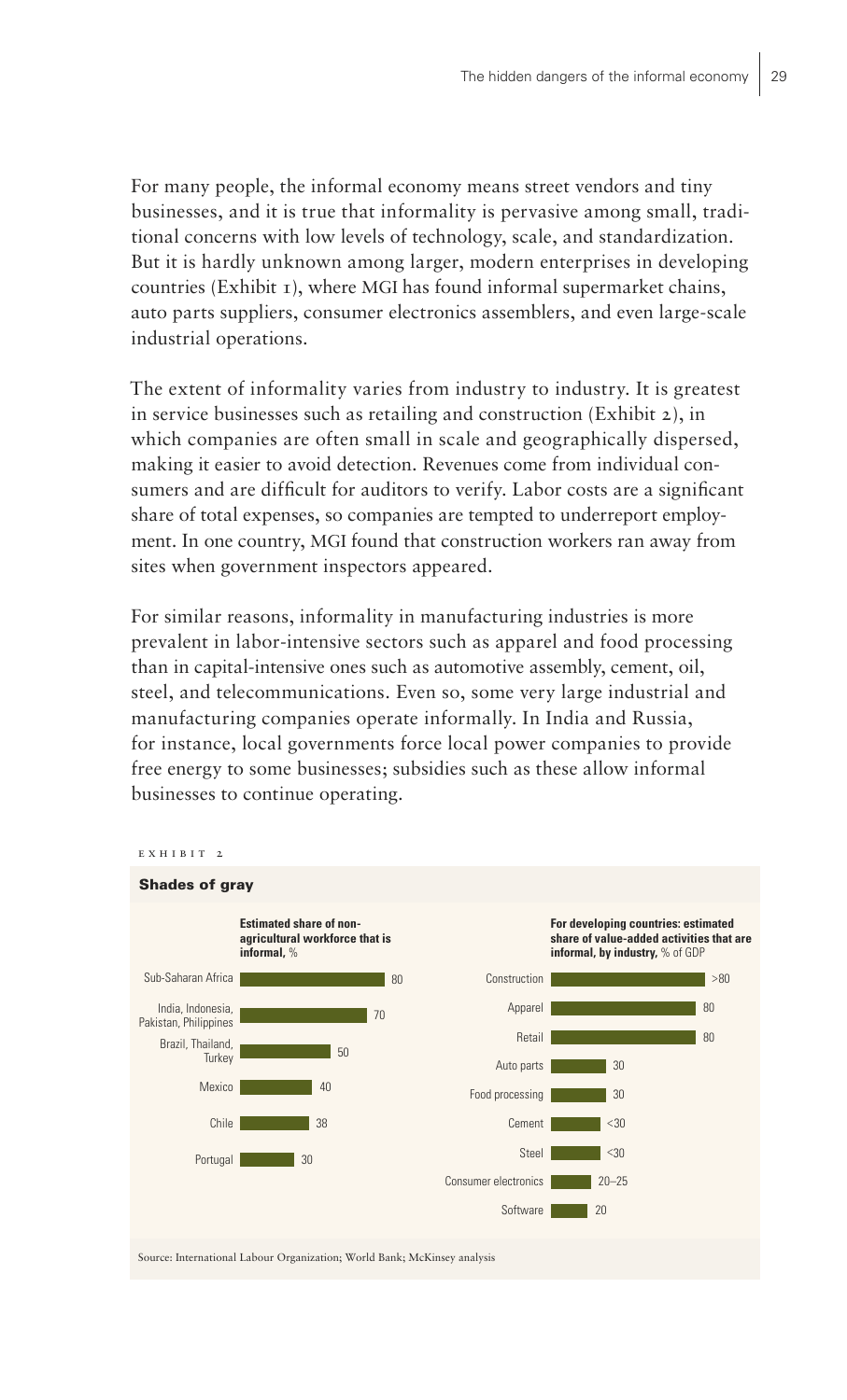Three factors contribute to informality. The most obvious is limited enforcement of legal obligations—a result of poorly staffed and organized government enforcement agencies, weak penalties for noncompliance, and ineffective judicial systems. A second factor is the cost of operating formally: red tape, high tax burdens, and costly product quality and worker-safety regulations all prompt businesses to operate in the gray market. Finally, social norms contribute to the problem. In many developing countries, there is little social pressure to comply with the law. In some, many people see evading taxes and regulations as a legitimate way for small businesses to counteract the advantages of large, modern players.

Thus the informal economy is actually growing larger in many places. In Sweden, for instance, it is reported to be on the rise as some companies seek to avoid high taxes and restrictive employment laws. In Brazil, it now employs 50 percent of nonagricultural workers, up from 40 percent a decade ago. Its growth in many emerging markets stems from higher tax burdens and cuts in government enforcement budgets—sometimes the result of fiscal-austerity measures demanded by the International Monetary Fund and other international lenders.

# Informality's deleterious effects

Informality stifles economic growth and productivity in two ways. First, the powerful incentives and dynamics that tie companies to the gray economy keep them subscale and unproductive. Second, the cost advantages of avoiding taxes and regulations help informal companies take market share from bigger, more productive formal competitors. Moreover, the adverse consequences of informality aren't solely economic; they are social as well.

# The low-productivity trap

Academics, development experts, and government officials often assert that informality will lessen as time goes by and the formal sector grows. MGI research, however, indicates that informal companies become trapped in a self-reinforcing dynamic that confines them to subscale, inefficient, lowproductivity work. Around the world, this research shows, they operate at just half the average productivity level of formal companies in the same sectors and at a small fraction of the productivity of the best companies.

Once a business decides to operate informally, its ability to invest in improving its operations and to finance growth declines. Since many informal companies aren't legal entities, they rarely borrow from formal credit institutions and instead rely on illegal moneylenders that charge exorbitant rates and advance only small amounts. Informal businesses can't rely on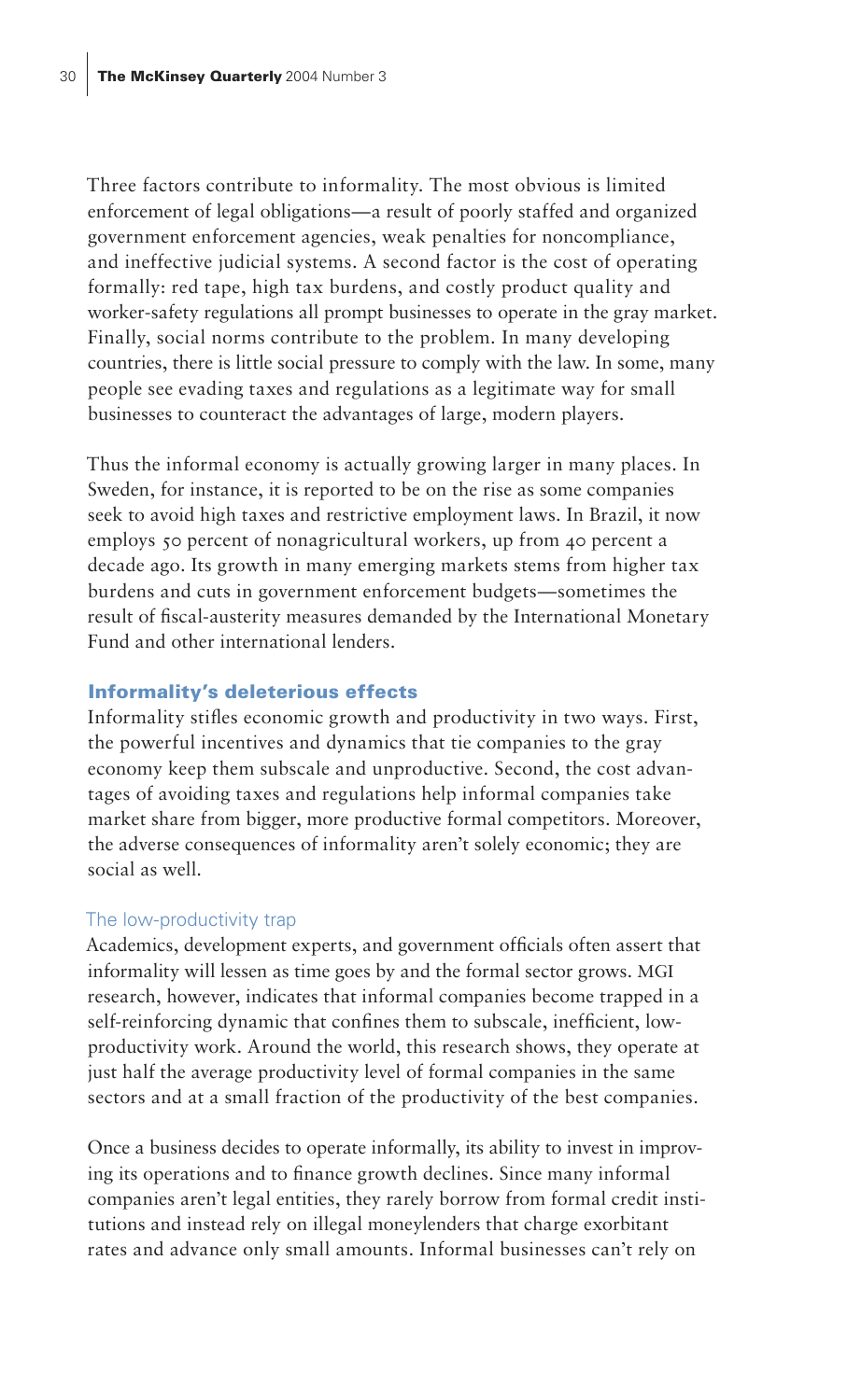the legal system to enforce their contracts, protect property rights, or resolve disputes, so it is risky for them to engage in transactions with parties outside the immediate community. And operating informally creates perverse disincentives for growth, since a larger company might attract more government scrutiny.

Furthermore, informal companies tend to structure their supplier and customer relationships in ways that make it difficult to go aboveboard later; informal retailers, for instance, frequently buy goods from informal producers. Sometimes informal businesses form voluntary associations to enforce contracts and provide financing to members, thereby further deepening the roots of the gray economy. In many countries and industries for example, the production and distribution of apparel in India, soft drinks in Brazil, and groceries in Russia—entire informal value chains have an almost insurmountable cost advantage over their formal counterparts. In addition, customers of an informal business come to expect very low prices, and many would go elsewhere if it transformed itself into a formal company and had to raise them.



The idea that informal businesses might grow and join the formal economy is therefore a myth. On the contrary, they shun opportunities to modernize and remain trapped in lowproductivity operations. There is no better example of this problem than the efforts in the late 1990s of Migros Turk, Turkey's largest grocery retailer, to organize informal grocers under an umbrella brand that would have given them greater purchasing power and operational support. Few joined, for despite the benefits, the plan required them to comply fully with tax and social-security requirements.

Informal players thus persistently drag down a country's overall productivity and standard of living. In Portugal and Turkey, for instance, informality accounts for nearly 50 percent of the overall productivity gap with the United States.

# Curbing legitimate companies

Informality also stifles economic growth by preventing larger, more productive formal companies from gaining market share. The cost benefit of avoiding taxes and regulations often amounts to more than 10 percent of the final price. That advantage leaves informal businesses—despite their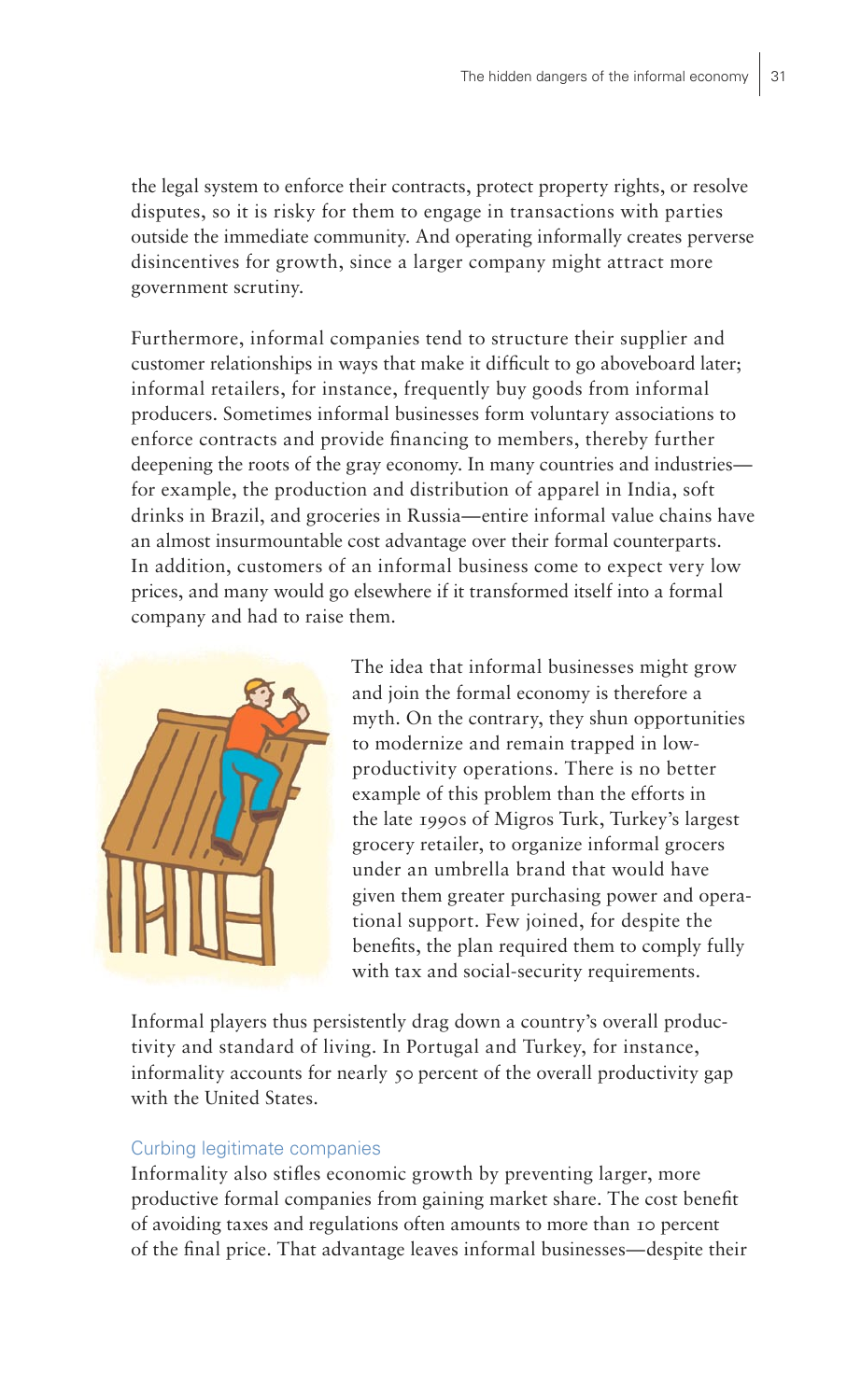EXHIBIT 3



low productivity—free to undercut their formal competitors and to disrupt the normal competitive process, in which more productive companies capture market share and replace less productive ones.

Across the developing world, formal companies are at a disadvantage. In Russia, informal food retailers gain an estimated 13 percent price advantage over supermarkets by underpaying taxes and buying goods from informal suppliers. MGI found that if these retailers complied with their legal obligations, they would be at a 5 percent price disadvantage to modern supermarkets. Informality thus prevents supermarkets from gaining market share and discourages global retailers from making investments and bringing in new technology and best-practice operating methods.

In Brazil, formal supermarkets have found that they can't profitably acquire informal players, because of the unearned cost advantage. Although supermarkets could increase the productivity of the acquired businesses, their small scale drives net margins to zero once tax obligations are paid (Exhibit 3). Dairy processors in Turkey enjoy informality-related cost savings of almost 20 percent, so these companies survive despite their low productivity. Informal software companies in India appropriate innovations and copyrights without paying for them, reducing the revenues of formal companies. If software piracy rates fell to US levels, the industry's productivity and profitability would soar by nearly 90 percent.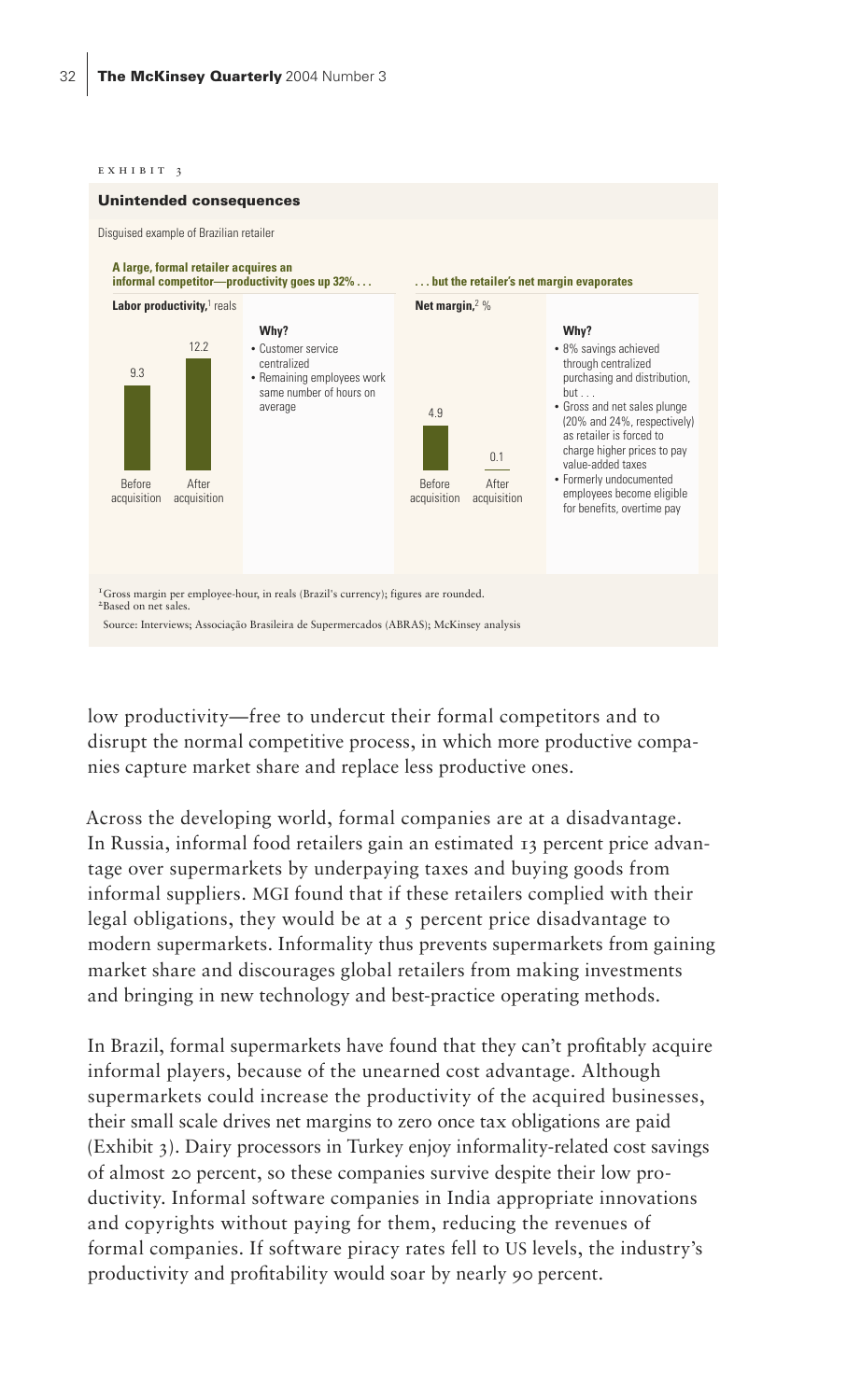Pervasive informality also slows economic growth by substantially reducing the tax receipts of governments, which must therefore raise the tax rates imposed on formal businesses. In addition to exaggerating the unearned cost advantage of informal ones, higher rates reduce the after-tax earnings that formal companies can invest in productivity-enhancing methods and technologies. A vicious cycle may emerge: higher taxes prompt enterprises to operate informally, raising the tax burden on the remaining formal companies, which already pay more than 80 percent of the taxes in most developing nations. This dynamic explains in part why the informal economy is growing in Brazil, notwithstanding a decade of economic liberalization and reform.

# The social cost

Society pays too. Most developing countries, considering their stage of economic maturity, have generous social-security plans and labor rules for workers. The problem is that these provisions apply to only a fraction of them: people employed by the public sector and formal companies. The vulnerable workers of the informal economy earn, on average, lower wages, receive poorer health and safety protection, and have less opportunity to unionize.

Moreover, consumers have less choice. In developing countries, they can typically buy either very expensive, high-quality goods and services like those found in rich countries or cheap, low-quality goods and services from informal enterprises—often, without full knowledge of the hazards and risks. Goods and services targeted at the middle market are missing. Consumers may, for example, have a choice only between supersafe pasteurized milk or raw milk, luxurious dwellings or shanties, expensive modern shopping malls or tiny mom-and-pop shops, expensive Western cars or motorcycles and bicycles. The small and midsize businesses that might develop products to meet the needs of middle-market consumers are mostly informal, lacking the ability and incentives to fill the gap.

### The mandate for policy makers

Conventional wisdom has it that informality stems from corruption and a lack of government resources, but the experience of MGI suggests otherwise: it has found that governments are insufficiently aware of the huge positive economic and social gains from reducing informality and don't devote enough resources for adequate enforcement of tax and other regulations.

Well-intentioned policy makers may argue that informal companies deserve a break. In a sense that is correct, since it would be impossible and socially damaging to impose a heavy tax and regulatory burden on them. Even when corruption is present, an official social excuse is always offered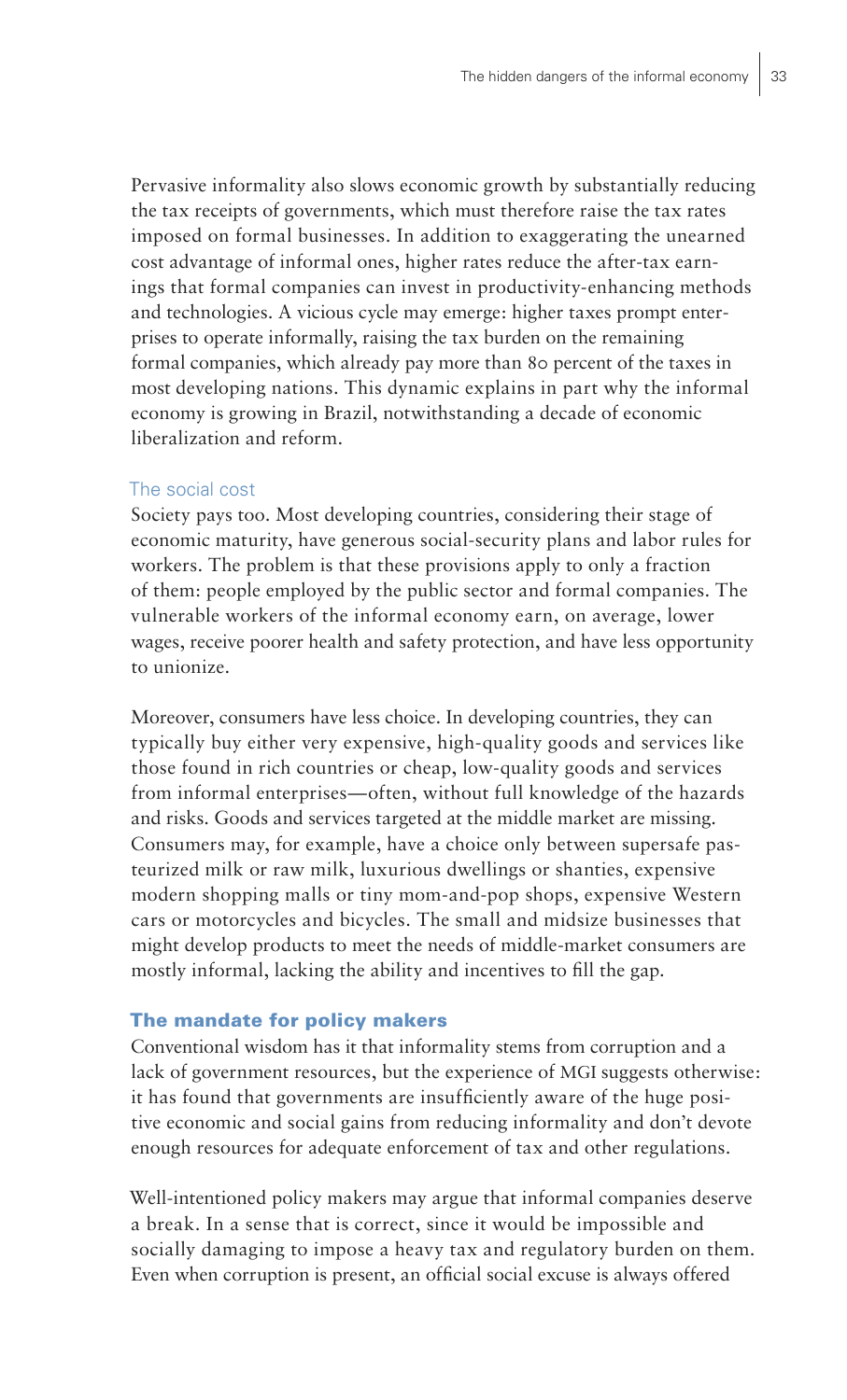for their survival: preventing unemployment among workers trapped in obsolete industrial plants with nowhere to go. But closer analysis reveals that in these cases it would be better for the economy and cheaper for the government to compensate laid-off workers with cash benefits and with relocation and retraining packages.

The usual excuses show that governments underestimate what they can and must do to correct all of the sources of informality: high taxes, complex tax systems and regulations, weak enforcement, and social norms. Merely collecting taxes from more companies could well enable a government to cut tax rates without reducing its tax revenue. In Turkey, for instance, MGI found that the state collects just 64 percent of the value-added-tax (VAT) revenue it is owed on retail sales. If it increased enforcement and collected 90 percent, the VAT rate could be lowered to 13 percent (from 18 percent) without decreasing government revenues.

To improve the chances of success and to avoid sudden and massive changes in employment, informality can be addressed one sector at a time. Indeed, no emerging market has ever successfully tightened enforcement of all legal obligations for all sectors simultaneously. The biggest gains come from reducing informality in those where informal players compete directly with formal ones and have a large unearned cost advantage or where increased enforcement has a ripple effect on the rest of the supply chain. In many countries, the collection of retail value-added taxes is a good place to start, since it enables the government to gain information about the revenues of the companies that supply the retailers and therefore improves enforcement among suppliers as well.

# Strengthen enforcement

In most countries, the informal economy thrives because of weak enforcement, not regulatory loopholes. The first step, therefore, is to add resources and beef up a government's audit capabilities. Developed countries typically have far more people to collect and enforce taxes than developing ones have (Exhibit 4). In addition, developed countries separate tax processing from auditing, and many set up distinct audit units specializing in tax fraud at particular types of companies; Austria and the United Kingdom, for instance, have specialist auditors for large businesses. Many developing countries lack even a separate audit department. And developed countries use sophisticated methods (based, for example, on past reported revenues or on the records of suppliers) to choose companies for audits, but governments in emerging markets investigate companies at random or in reaction to complaints. Ineffective court systems exacerbate the problem by making it difficult to prosecute tax evaders even when they can be identified.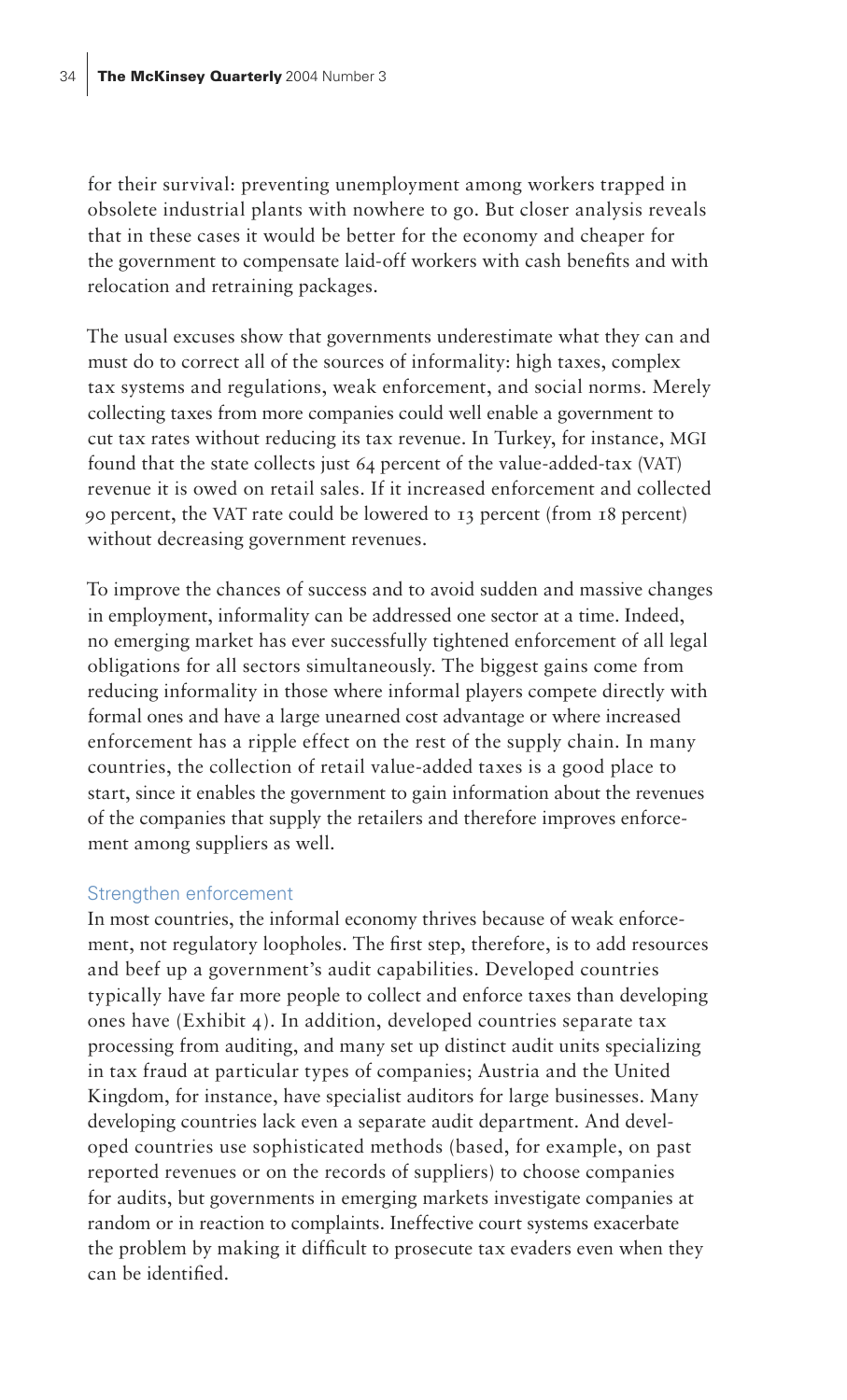Paradoxically, tax enforcement is also hampered by frequent tax amnesties. Many governments in emerging markets mistakenly believe that they can reduce the level of informality by forgiving past tax debts of companies that come forward. Turkey, for instance, has had ten tax amnesties since 1963—one nearly every four years—and five social-security amnesties since 1983. Their provisions included the right to base the payment of past taxes on historical values of Turkey's currency, the lira. Given the country's high inflation rates, this approach greatly reduces the amount businesses have to pay. Governments forgo significant revenues from such amnesties and, even worse, make ongoing enforcement more difficult, since companies wait for the next amnesty before coming clean.

Governments in emerging markets should not only stop forgiving tax evasion but also increase the penalties for engaging in it. In developed countries, the penalties are usually two to three times the amount of the evaded taxes, coupled with imprisonment if the evasion is persistent or involves more than a set amount. Tax evaders in emerging markets often get by with a slap on the wrist; in Turkey, for instance, the fine for VAT evasion is less than \$20.



EXHIBIT 4

<sup>1</sup>For every 1 unit of tax collected, 2.25 units are evaded.

Source: Economist Intelligence Unit; Organisation for Economic Co-operation and Development (OECD); tax authorities of countries shown; McKinsey analysis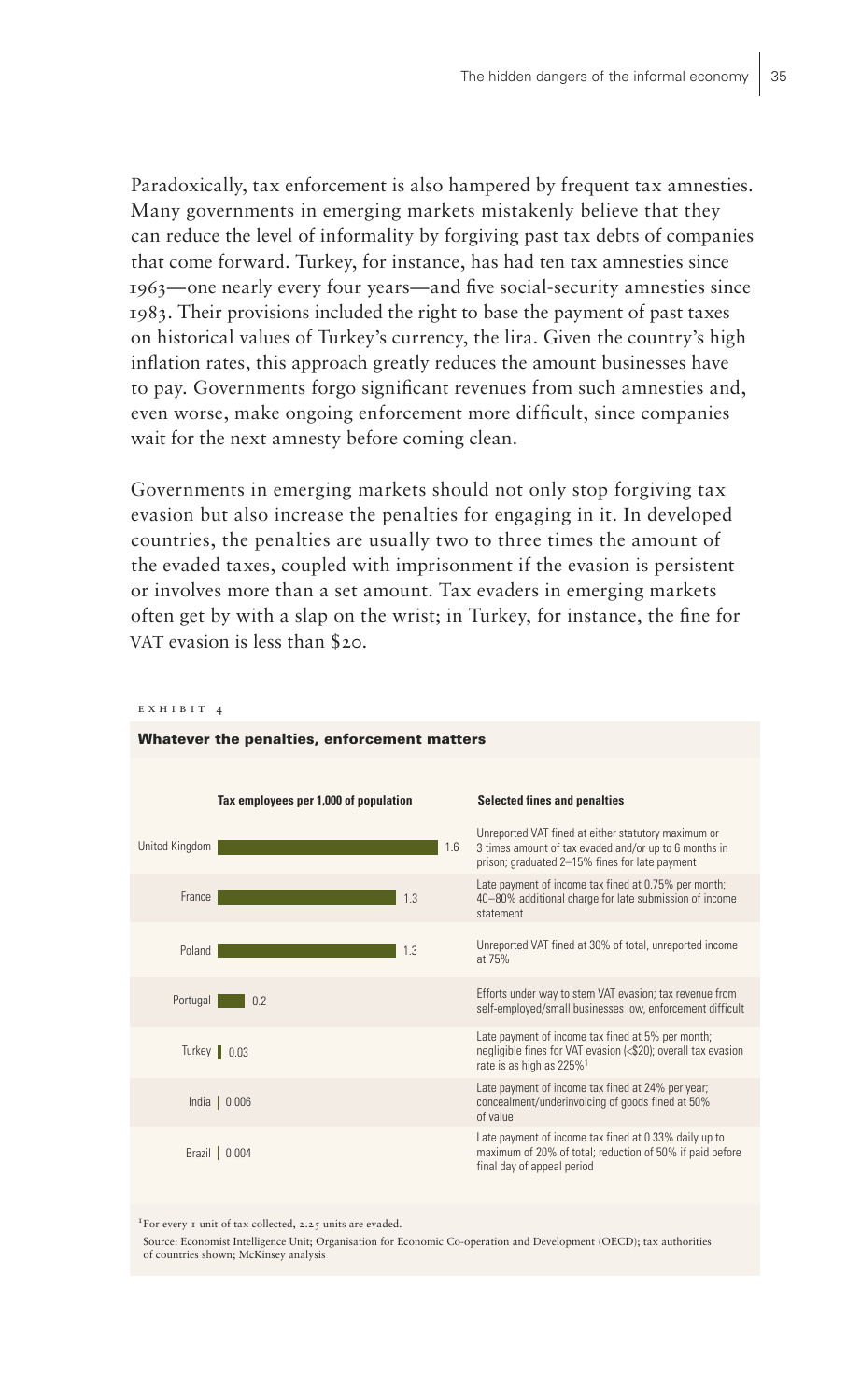Another way of improving enforcement is for governments to partner with payments providers such as banks and credit card companies to increase the number of monetary transactions accurately recorded by the collections system and thus to raise the quality of the data available to tax enforcers. Unfortunately, some governments in effect take the opposite approach by levying incremental taxes that discourage the use of debit or credit cards. These governments should instead encourage their use, since the information they provide could improve the collection of value-added taxes.

# Eliminate red tape

Streamlining the regulatory burden and reducing red tape also promote enforcement. Registering a new business, for example, is an onerous process in many countries; Hernando de Soto, the noted economist and author, reports that it takes an average of 549 days to register a new bakery in Egypt.<sup>3</sup> When businesses fail to register as legal entities, collecting taxes and enforcing regulations become difficult, if not impossible. Countries with low registration rates must therefore make streamlining and enforcing the rules for registering new businesses a priority. Empowering local governments can help. In Turkey, most businesses—even informal ones—register, mainly because the municipal authorities, starved of resources, are vigilant about collecting the fees. This is a good first step that will make it far easier for the country to improve enforcement.

Simplifying the tax code can also make it easier to enforce. Spain's innovative code for small and midsize businesses varies by sector and relies on their physical characteristics rather than their reported revenue, which is difficult to verify. (Food retailers, for instance, can choose to have their taxes levied on the size of the sales floor.) This option has proved popular, and as a result the government has increased the amount of taxes collected from small and midsize businesses by more than 75 percent.

# Cut taxes

Finally, governments in emerging markets must consider reducing and redistributing the tax burden to help slow the growth of informality. Many developing countries have large state sectors and generous social programs similar to those in rich countries. Brazil's government, for instance, spends well over 30 percent of the country's GDP-slightly more than its US counterpart. What's more, in 1913, when the United States had the same per capita income that Brazil has today, the US government spent just 7 percent of the country's GDP. In many developing countries, high debt payments, large military forces, and sizable bureaucracies account for a significant portion of government expenditures.

<sup>3</sup>Unpublished working paper, 2003.